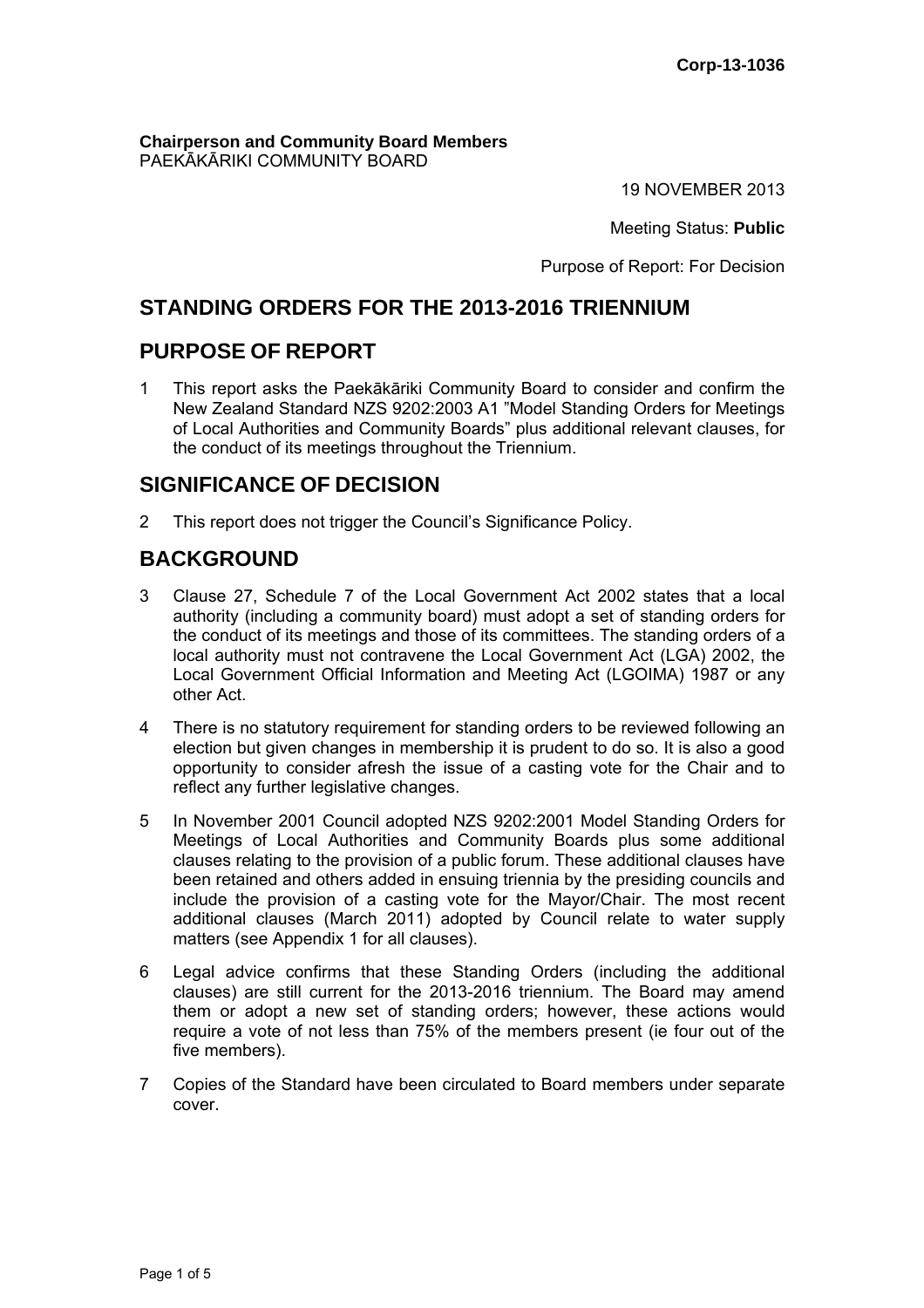## **CONSIDERATIONS**

#### **Issues**

- 8 The Standards New Zealand Model Standing Orders are designed to ensure that statutory public accountability requirements are met as well as prescribing procedures for the proper and orderly conduct of meetings.
- 9 Additional clause (e) provides the Chair or any other person presiding at the meeting with a casting vote. This means that where there is an equality of votes the Chair may use his vote to decide the matter. If the Chair chooses not to use this power and the equality of votes remains, the matter in question reverts to the status quo. In previous triennia the use of the casting vote was approved and still stands. If the Board wishes to change this it must do so by a vote of not less than 75% of its members present.
- 10 At its meeting on 7 November Council considered and confirmed these Standing Orders including retaining the casting vote for the Mayor/Chair and confirming the amendments from the Local Government Act (LGA) 2002. The Standard will be reformatted to make it more coherent and user-friendly.
- 11 In 2012 the LGA 2002 was amended to include, amongst other things, new powers for the Mayor. These changes have been incorporated into the document (Appendix 2).

### Financial Considerations

12 There are no financial considerations.

### Legal Considerations

13 There are no additional legal considerations.

### **Delegation**

14 The Board has the delegation under the Local Government Act 2002 to adopt a set of standing orders.

### Consultation and Policy Implications

15 There are no consultation or policy implications.

#### Tāngata Whenua Considerations

16 There are no tāngata whenua considerations.

#### Publicity Considerations

17 There are no publicity considerations. A copy of Standing Orders is made available on the Council website and at meetings.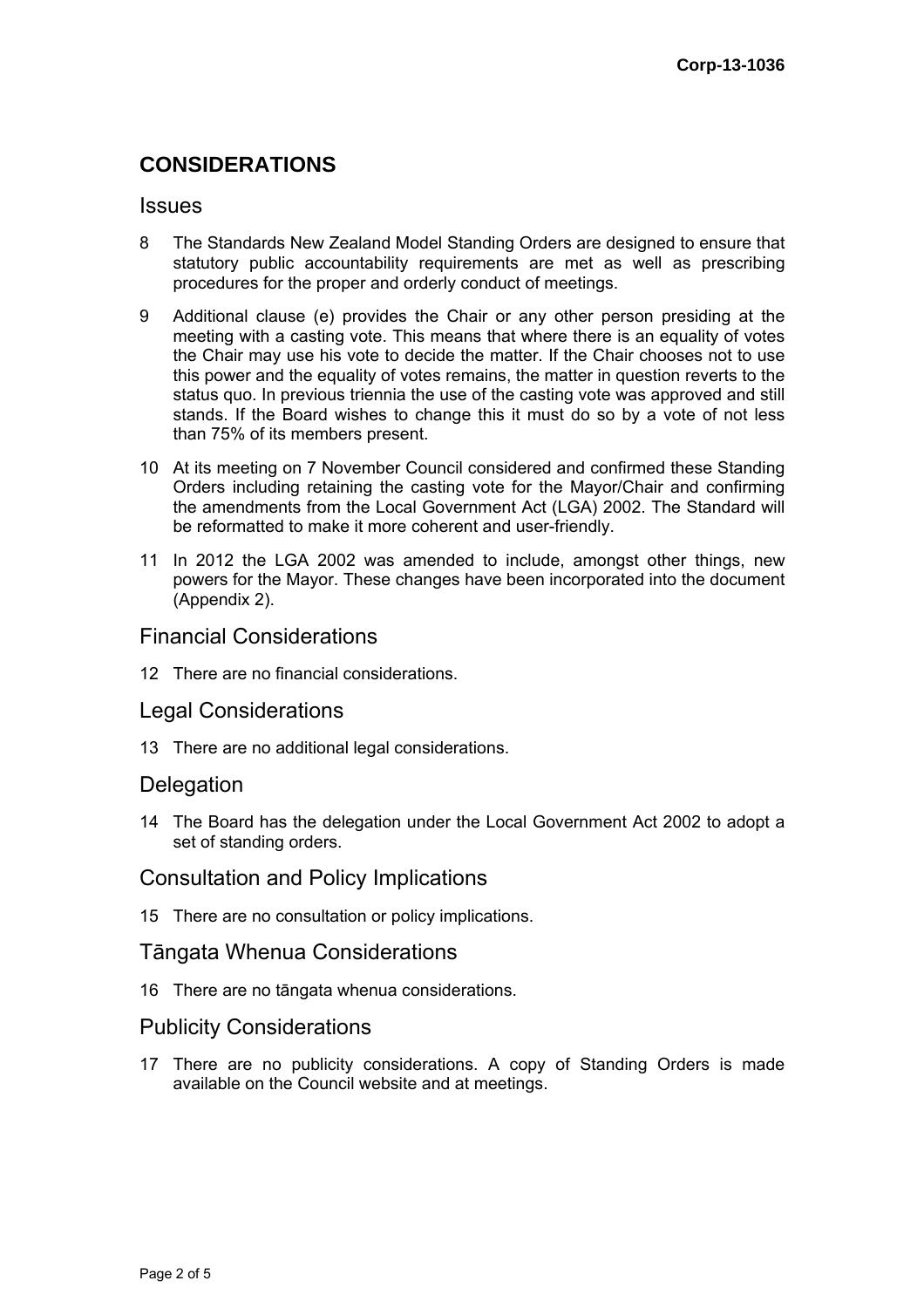## **RECOMMENDATIONS**

18 That, for the conduct of its meetings in the 2013-2016 Triennium, the Paekākāriki Community Board notes the application of NZS 9202:2003 A1 'Model Standing Orders for Meetings of Local Authorities and Community Boards' including the additional clauses listed in Appendix 1 and the amended clauses as at Appendix 2 of report Corp-13-1036.

#### Report prepared by: **Approved for submission by:**  $\blacksquare$

Vyvien Starbuck-Maffey Stephen McArthur **Democratic Services Team Leader Group Manager Strategy and** 

**Partnerships** 

### **ATTACHMENTS**

**Appendix 1 – Additional clauses approved by Council Appendix 2 – Amendments reflecting legislative changes**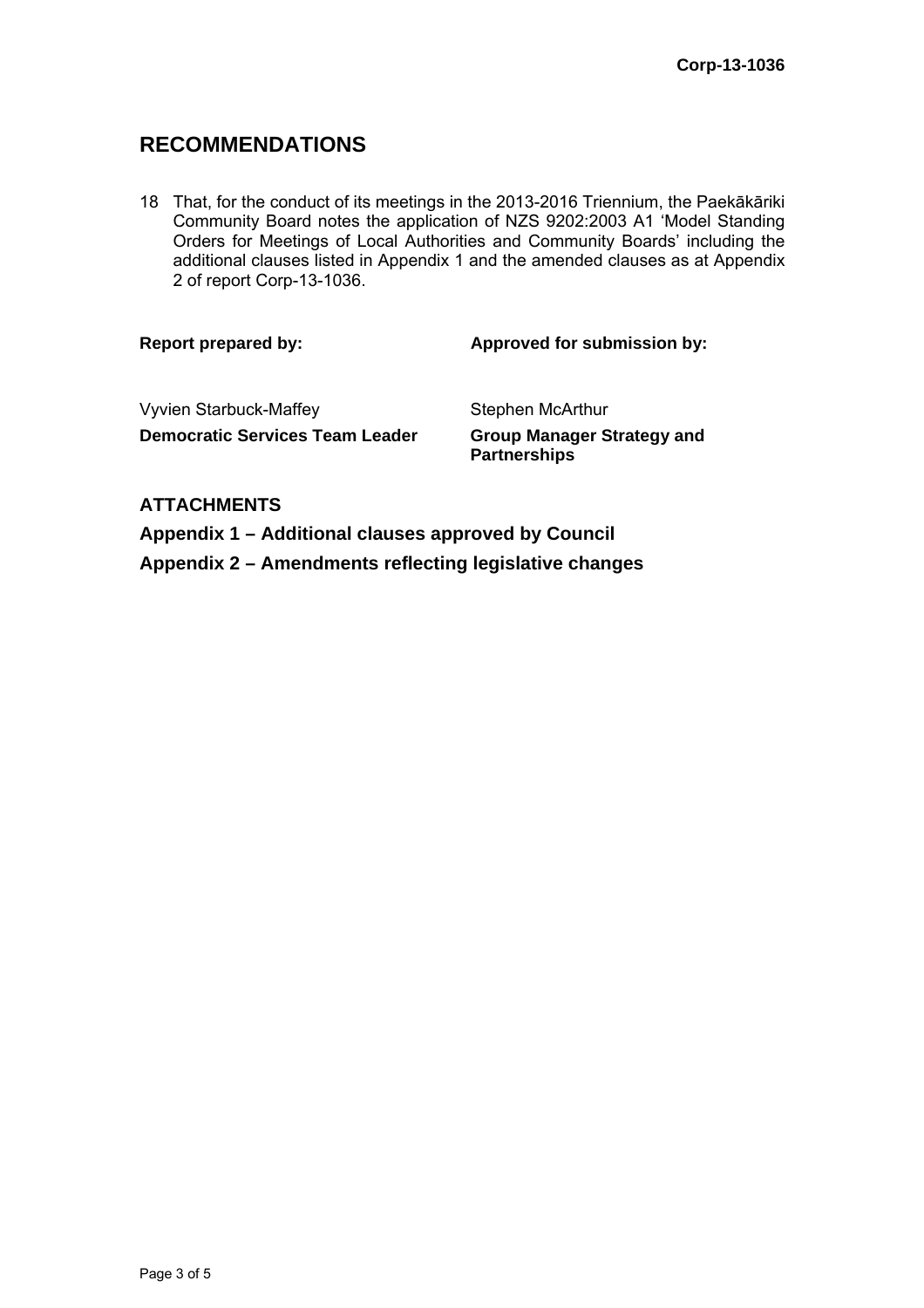### **Appendix 1 – list of additional clauses to Model Standing Orders**

#### **Clauses adopted on 11 November 2010**

- (a) A period of up to thirty minutes will be provided after the start of each meeting for Public Speaking Time to allow for oral submissions generally relating to agenda items, although other matters may be raised with the leave of the Chairperson. The period of time for each speaker shall be three minutes but it may be extended to five minutes at the discretion of the Chairperson recognising that Public Speaking Time is not a period for general debate.
- (b) Any written material associated with oral submissions shall be given to the Democratic Services Advisor prior to the start of the meetings, which may be distributed to elected members for their information at the Chairperson's discretion. Any written material accompanying an oral submission will not be appended to the minutes but briefly noted in the minutes.
- (c) The Chairperson will indicate, during the item in the agenda on Chairperson's/Members' Business, how oral submissions raised during Public Speaking Time will be dealt with, unless the meeting resolves otherwise.
- (d) In making oral submissions, members of the public shall not be disrespectful, not use offensive or malicious language nor make statements with malice.
- (e) The Mayor or Chairperson or any other person presiding at the meeting has a deliberative vote and in the case of an equality of votes, does have a casting vote

#### **Clauses adopted on 17 March 2011**

Any decision relating to:

(a) the divestment of ownership of water assets under Sections 130, 131 and 137 of the Local Government Act 2002 or in any other situation;

(b) transfer of water assets and services to a local government organisation under S 130 of the Local Government Act 2002 or in any other situation;

(c) contracting out for the management or operation of the water supply system as a whole, either to a private interest or a local government organisation under S136 of the Local Government Act 2002 or in any other situation. (Note: this provision does not apply to contracts for maintenance, renewal and upgrade works, or for professional services, design and contract management);

(d) establishment of a joint arrangement or a joint local government arrangement under Section 137 of the Local Government Act 2002 or in any other situation;

(e) transfer of control of funding policy, pricing and charging responsibilities in relation to water to any other local government organisation or private interest;